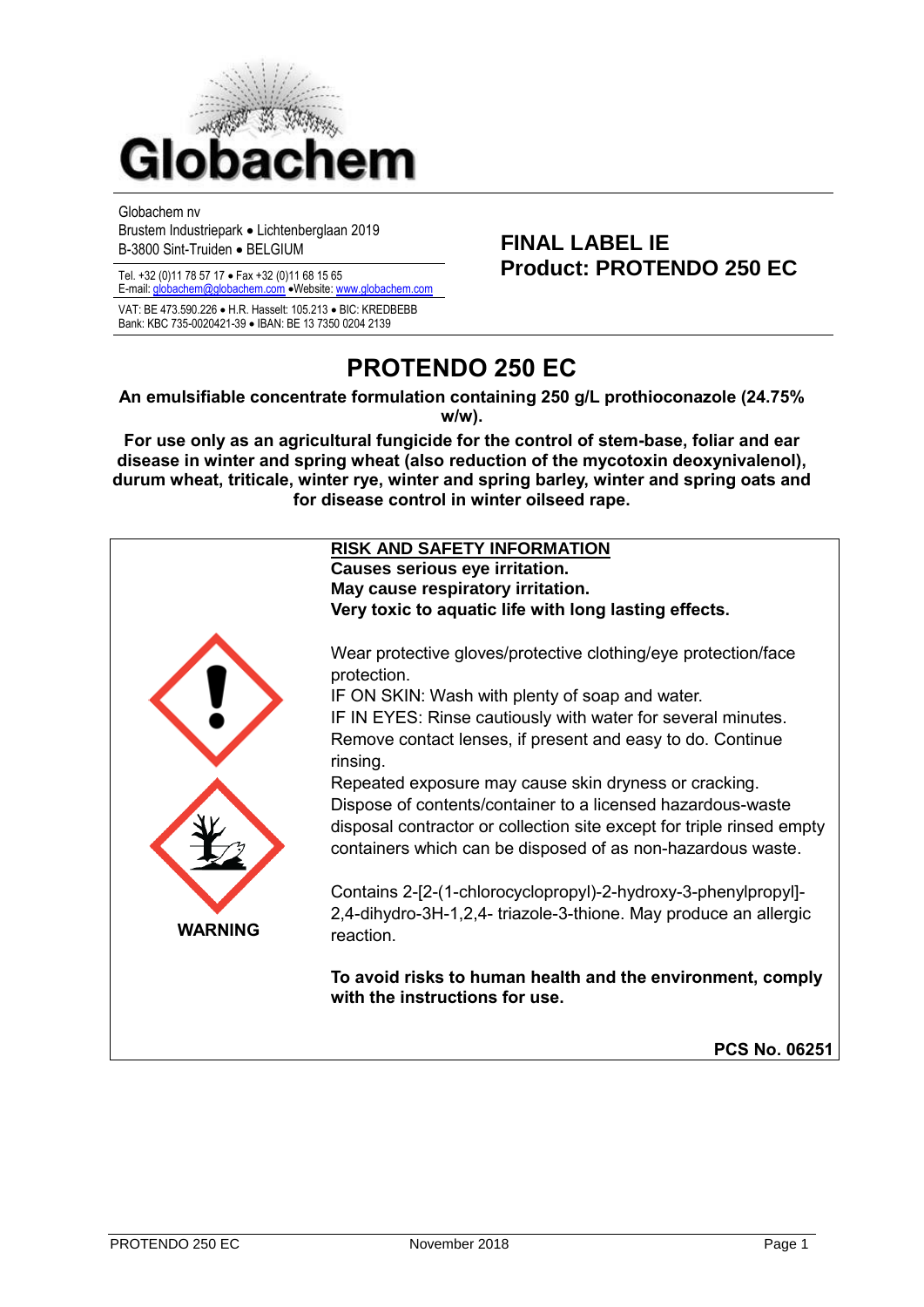

#### FOR PROFESSIONAL USE ONLY AS AN AGRICULTURAL FUNGICIDE

| Crop                                                                 | <b>Maximum</b><br>individual dose<br>(L/ha) | <b>Maximum Total</b><br>Dose (per season) | Latest time of application                            |
|----------------------------------------------------------------------|---------------------------------------------|-------------------------------------------|-------------------------------------------------------|
| Winter and spring wheat,<br>durum wheat, winter rye and<br>triticale | $0.8$ L/ha                                  | 2.4 L/ha                                  | Before grain milky ripe stage<br>(GS 71)              |
| Winter and spring barley,<br>Winter and spring oats                  | $0.8$ L/ha                                  | 1.6 L/ha                                  | Before beginning of flowering<br>(GS 61)              |
| Winter oilseed rape                                                  | $0.7$ L/ha                                  | 1.4 L/ha                                  | Before beginning of side shoot<br>development (GS 21) |

**READ THE LABEL BEFORE USE. USING THIS PRODUCT IN A MANNER THAT IS INCONSISTENT WITH THE LABEL MAY BE AN OFFENCE. FOLLOW THE CODE OF PRACTICE FOR USING PLANT PROTECTION PRODUCTS.**

#### **FOR PROFESSIONAL USE ONLY**

For 24 hour emergency information contact Globachem n.v. Telephone: +32 11 78 57 17

**Registration holder: GLOBACHEM NV** Brustem Industriepark- Lichtenberglaan 2019 B-3800 Sint-Truiden - Belgium Tel: +32 11 78 57 17 - Fax: +32 11 68 15 65 E-mail: [globachem@globachem.com](mailto:globachem@globachem.com) Web: [www.globachem.com](http://www.globachem.com/)

**Contents:** 

**1 L ℮**

#### **Batch No: see bottle**

# **SAFETY PRECAUTIONS**

#### **OPERATOR PROTECTION**

If swallowed, seek medical advice immediately and show this container or label. In case of accident or if you feel unwell seek medical advice immediately (show label where possible).

#### **ENVIRONMENTAL PROTECTION**

Do not contaminate water with the product or its container ( Do not clean application equipment near surface water. Avoid contamination via drains from farmyards and roads).

To protect aquatic organisms respect an unsprayed buffer zone of 5m to surface water bodies.

#### **STORAGE AND DISPOSAL**

Do not re-use container for any other purpose and dispose of safely.

Keep away from food, drink and animal feeding stuffs.

Keep out of reach of children.

RINSE CONTAINER THOROUGHLY by using an integrated pressure rinsing device or manually rinsing three times. Add washings to sprayer at time of filling and dispose of safely.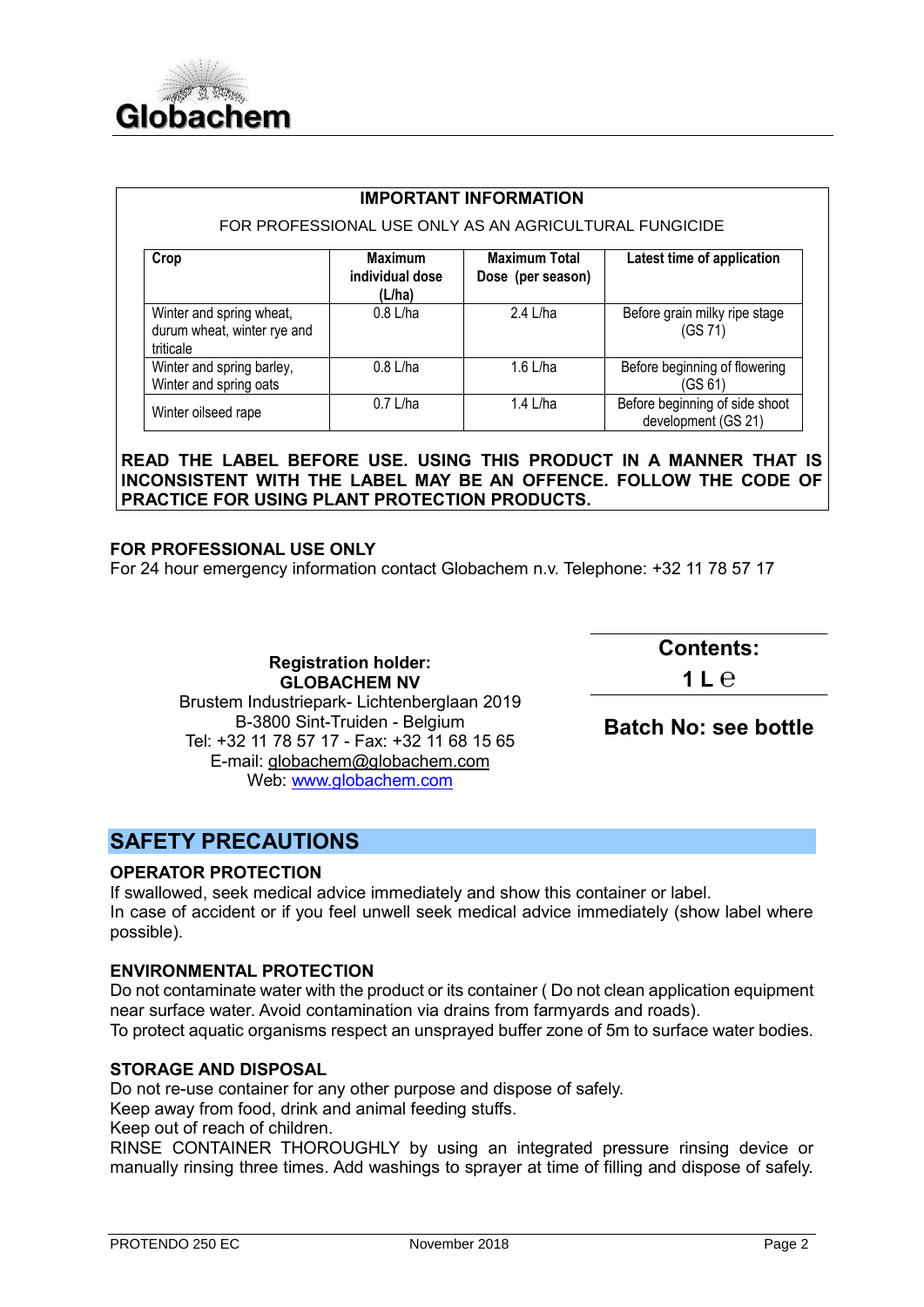

Triple rinsed containers should be punctured to prevent re-use and may be disposed of by an authorised contractor. PROTECT FROM FROST STORE IN A COOL DRY PLACE READ ALL INSTRUCTIONS CAREFULLY BEFORE USE

# **DIRECTIONS FOR USE**

IMPORTANT: This information is approved as part of the Product Label. All instructions within this section must be read carefully in order to obtain safe and successful use of this product.

#### **GENERAL INFORMATION**

PROTENDO 250 EC is a triazolinthione fungicide recommended for control of a wide range of diseases on winter and spring barley, winter and spring wheat, durum wheat, triticale, winter rye, winter and spring oats, and for disease control in winter oilseed rape.

#### **DISEASES CONTROLLED**

| <b>CEREALS</b>                                              | <b>Wheat</b> | <b>Barley</b> | <b>Oats</b>  | <b>Rye</b> | <b>Triticale</b> |
|-------------------------------------------------------------|--------------|---------------|--------------|------------|------------------|
| Eyespot (Oculimacula spp.)                                  | R            | R             | R            | R          | R                |
| Septoria Leaf Blotch<br>(Mycosphaerella graminicola)        | <b>MC</b>    |               |              | <b>MC</b>  | <b>MC</b>        |
| Glume Blotch (Stagonospora<br>nodorum)                      | <b>MC</b>    |               |              | <b>MC</b>  |                  |
| Powdery Mildew (Blumeria graminis)                          | С            | С             | $\mathsf{C}$ | C          | C                |
| <b>Yellow rust</b>                                          |              | С             |              |            | С                |
| <b>Brown rust</b>                                           | <b>MC</b>    | C             |              | C          | $\mathsf{C}$     |
| Crown rust                                                  |              |               | C            |            |                  |
| Tan spot                                                    | <b>MC</b>    |               |              |            |                  |
| Fusarium ear blight                                         | <b>MC</b>    | <b>MC</b>     |              |            |                  |
| Rhynchosporium Leaf Blotch                                  |              | C             |              | C          | С                |
| Net Blotch                                                  |              | C             |              |            |                  |
| $MC = moderate control$<br>$R =$ reduction<br>$C =$ control |              |               |              |            |                  |

#### **Eyespot (***Oculimacula* **spp.)**

PROTENDO 250 EC reduces the incidence and severity of eyespot. Spray in the spring at the first sign of disease, from when the leaf sheaths begin to become erect until the 2nd node is detectable (GS 30-32).

#### *Septoria* **Leaf Blotch and Glume Blotch (***Mycosphaerella graminicola* **and** *Stagonospora nodorum***)**

Apply before disease is established in the crop. To protect the upper leaves and ear apply PROTENDO 250 EC at full flag leaf emergence (GS 37) up to mid-flowering (GS 65). Where disease pressure remains high application may be repeated. Control levels may be enhanced by using robust rates of application.

Applications to upper leaves where *S. tritici* symptoms are present are likely to be less effective.

#### **Powdery Mildew (***Blumaria graminis***)**

Apply PROTENDO 250 EC at the first signs of disease. Where disease pressure remains high application may be repeated.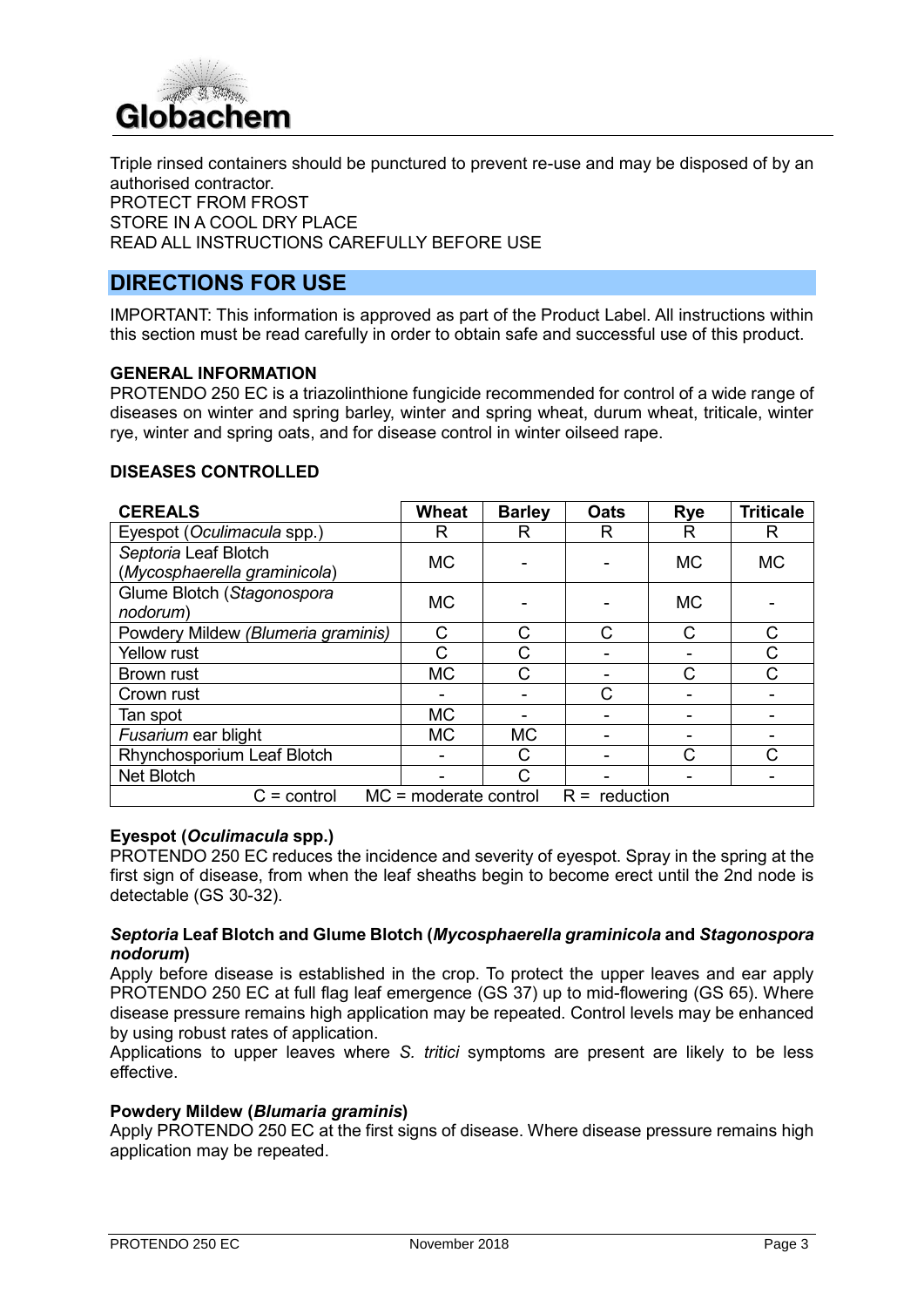

#### **Yellow Rust (***Puccinia striiformis***)**

Apply PROTENDO 250 EC at the first signs of disease. A second application may be made 2- 3 weeks later if re-infection occurs. Applications made to established infections are likely to be less effective.

#### **Brown Rust**

Apply PROTENDO 250 EC at the first signs of disease. A second application may be made 2- 3 weeks later if re-infection occurs. Applications made to established infections are likely to be less effective.

#### **Crown Rust (***Puccinia coronata***)**

Apply PROTENDO 250 EC at the first signs of disease. A second application may be made 2-3 weeks later if re-infection occurs. Applications made to established infections are likely to be less effective.

#### **Tan Spot (***Pyrenophora tritici-repentis***)**

Apply PROTENDO 250 EC at the first signs of disease in spring or early summer. Where disease pressure remains high application may be repeated.

#### **Ear Disease Complex (***Fusarium* **ear blight and sooty moulds)**

Apply PROTENDO 250 EC soon after ear emergence until the end of flowering (GS59-69). Control of ear diseases can result in cleaner, brighter ears. Through the reduction of ear blight, PROTENDO 250 EC effectively reduces the level of the *Fusarium* mycotoxin deoxynivalenol (DON) in wheat grain. However, where *Fusarium* levels are high, the reduction achieved may not always be sufficient to ensure that DON levels fall below the statutory limit.

#### *Rhynchosporium* **Leaf Blotch**

Apply PROTENDO 250 EC in spring at the first signs of disease. For severe infections a second application may be necessary 2-3 weeks later.

#### **Net Blotch (***Pyrenophora teres***)**

Apply PROTENDO 250 EC at the first signs of disease in spring/early summer. For severe infections, a second application 2-3 weeks later will give most effective control when conditions remain favourable for disease development.

| <b>WINTER OILSEED RAPE</b>  | Oilseed rape            |  |  |
|-----------------------------|-------------------------|--|--|
| Light leaf spot             | МC                      |  |  |
| Phoma Leaf spot/Stem Canker |                         |  |  |
| Sclerotinia stem rot        |                         |  |  |
| $C =$ control               | $MC = moderate control$ |  |  |

#### **Light Leaf Spot**

Apply PROTENDO 250 EC in autumn/winter (usually late October to early December) protectively. Follow up spray(s) may be required in early spring from the onset of stem elongation, depending on disease development.

#### *Phoma* **Leaf spot/Stem Canker**

Apply PROTENDO 250 EC in autumn at the first sign of disease. Repeat application in late autumn/winter, if disease symptoms reoccur.

#### *Sclerotinia* **stem rot (***Sclerotinia sclerotiorum***)**

Apply PROTENDO 250 EC at early to full flower.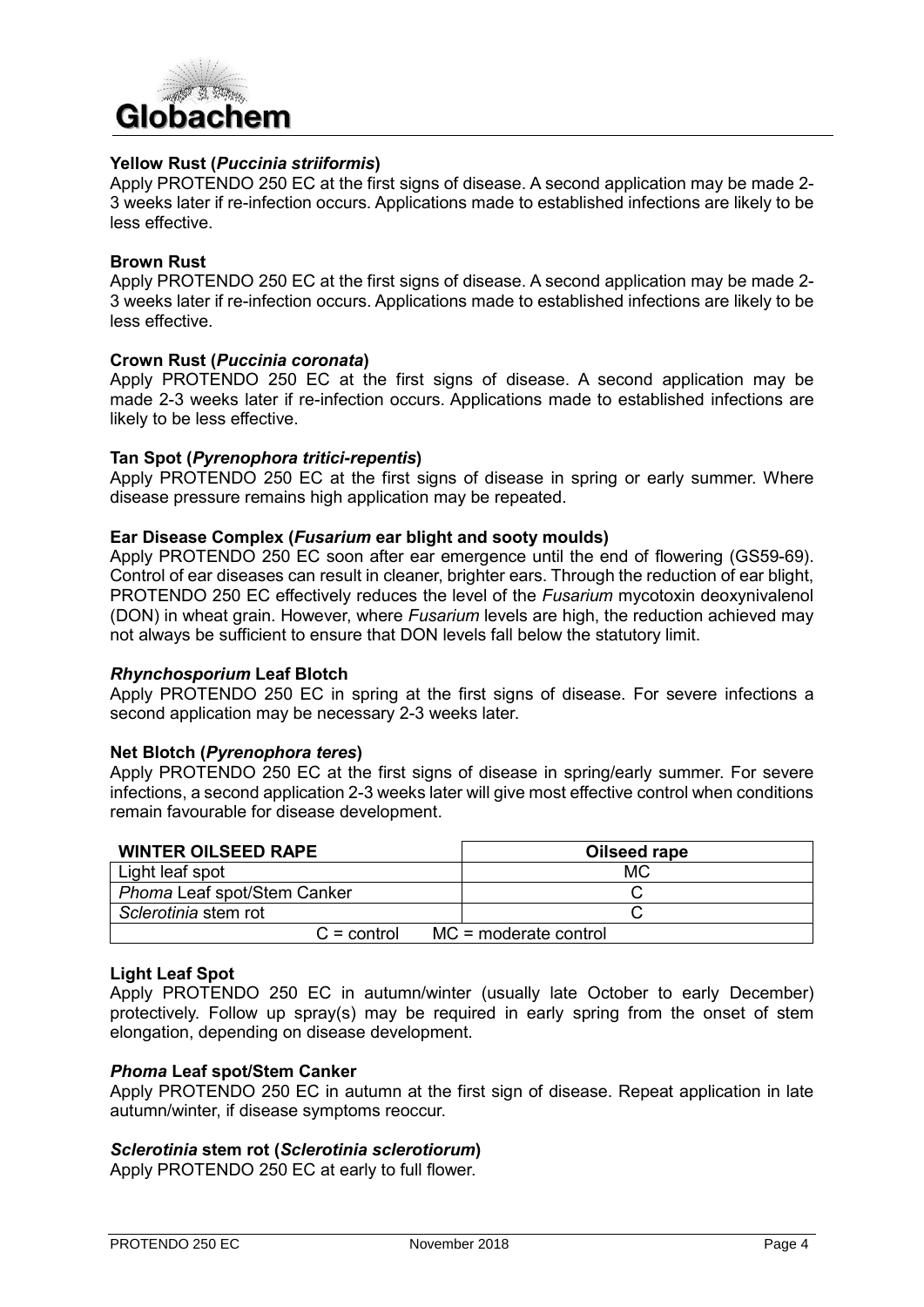# Globachem

#### **RESISTANCE STRATEGY**

Repeated application of PROTENDO 250 EC alone should not be used on the same crop against a high risk pathogen such as cereal powdery mildew. Tank-mixtures or alternation with fungicides having a different mode of action (e.g. morpholines) have been shown to protect against the development of resistant forms of disease.

Take all precautionary measures to reduce the selection pressure for insensitive *Septoria tritici* strains (e.g. tank-mix with product having a different mode of action which is active against *Septoria).* Consult your advisor for up to date guidance regarding current resistance status and a strategy for preventing and managing resistance in the cereal and oilseed rape pathogens listed on the label.

The Fungicide Resistance Action Committee (FRAC) produces recommendations that may be consulted for additional information.

Strains of light leaf spot resistant to azole fungicides are known to exist. To avoid development of resistance apply product protectively in response to disease forecasts. Where possible, when light leaf spot is present, avoid the use of azole based fungicides when targeting other diseases such as *Sclerotinia* at mid flowering stage.

**Caution:** The possible development of disease strains resistant to PROTENDO 250 EC cannot be excluded or predicted. Where such resistant strains occur, PROTENDO 250 EC is unlikely to give satisfactory control.

#### **CROP SPECIFIC INFORMATION**

PROTENDO 250 EC may be used on all commercial varieties of winter and spring barley, winter and spring wheat, durum wheat, triticale, winter rye, winter and spring oats and winter oilseed rape.

#### **Cereals**

Method of application: Tractor mounted/trailed sprayer.

Apply PROTENDO 250 EC at 0.8 L/ha in 100-300 L water/ha.

Apply as a MEDIUM spray quality. A spray pressure of 2-3 bar is recommended. Maximum total dose per crop is 1.6 L/ha for barley and oats and 2.4 L/ha for wheat and rye. PROTENDO 250 EC may be applied at any stage before grain milky ripe stage (GS 71) in winter wheat and winter rye and up to beginning of flowering in barley and oats (GS 61).

#### **Winter Oilseed Rape**

Method of application: Tractor mounted/trailed sprayer.

Apply PROTENDO 250 EC at 0.7 L/ha in 100-300 L water/ha.

Apply as a MEDIUM spray quality. A spray pressure of 2-3 bar is recommended. Maximum total dose per crop is 1.4 L/ha. PROTENDO 250 EC may be applied at any stage before beginning of side shoot development (GS 21).

Apply PROTENDO 250 EC in 100 to 300 litres of water per hectare. The higher spray volumes are recommended where the crop is dense or disease pressure / risk is high to ensure good penetration to the lower leaves and stem bases. Disease control may be compromised by reducing water volumes, where good spray coverage is difficult to achieve.

#### **MIXING AND SPRAYING**

Thoroughly shake the pack before use. Add the required quantity of PROTENDO 250 EC to the half-filled spray tank with the agitation system in operation and then fill to the required level. Continue agitation at all times during spraying and stoppages until the tank is completely empty. Spray immediately after mixing. Sprayers should be thoroughly cleaned before use, and filters and jets checked for damage and blockages. Boom height should be adjusted to ensure even coverage of the crop, particularly at later growth stages. The correct height is one